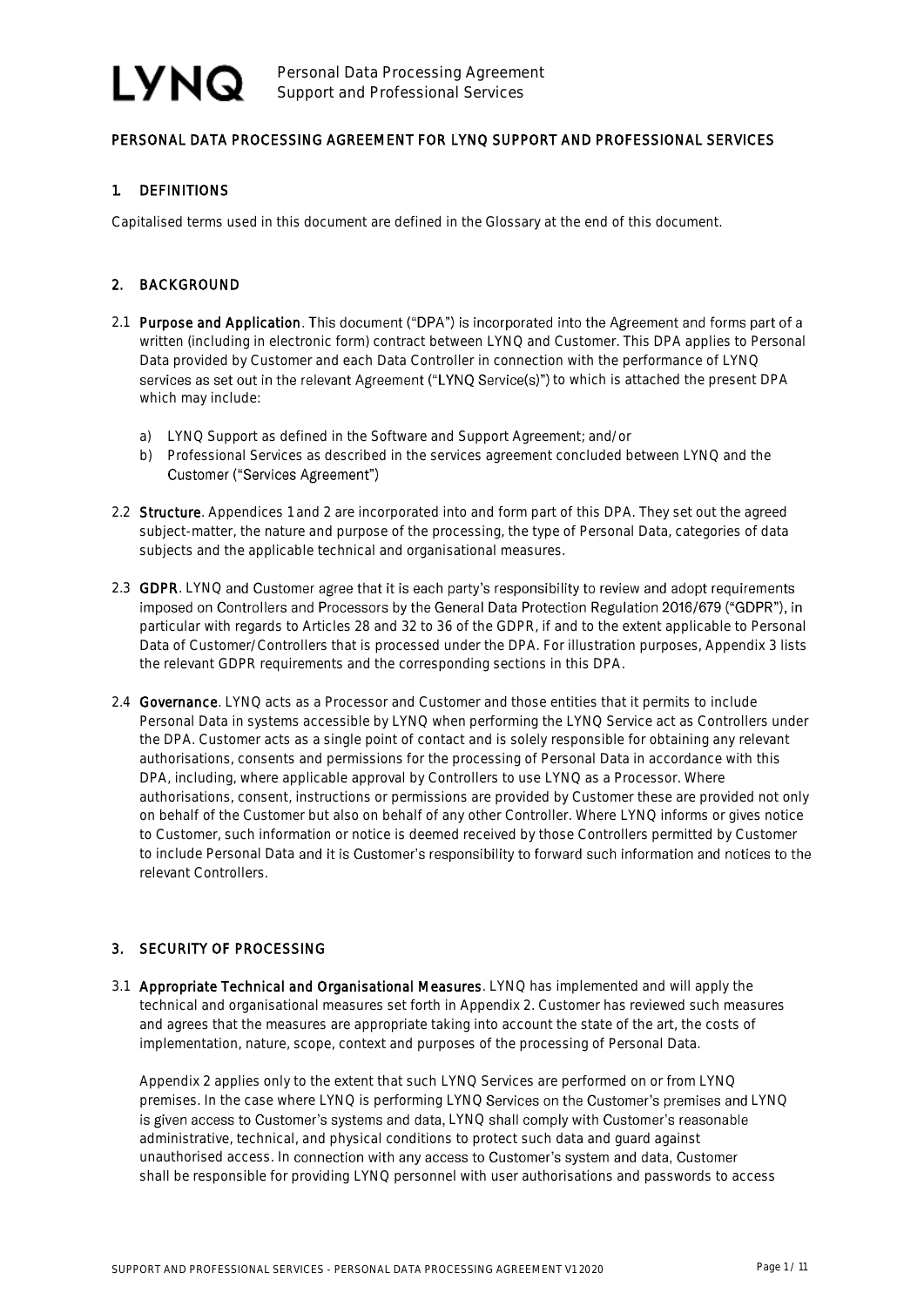

Personal Data Processing Agreement Support and Professional Services

its systems and revoking such authorisations and terminating such access, as Customer deems appropriate from time to time. Customer shall not grant LYNQ access to Licensee systems or personal information (of Customer or any third party) unless such access is essential for the performance of LYNQ Services. Customer shall not store any Personal Data in non-production environments.

3.2 Changes. LYNQ applies the technical and organisational measures set forth in Appendix 2 to LYNQ's entire customer base receiving the same LYNQ Service. LYNQ may change the measures set out in Appendix 2 at any time without notice so long as it maintains a comparable or better level of security. Individual measures may be replaced by new measures that serve the same purpose without diminishing the security level protecting Personal Data.

### 4. LYNQ OBLIGATIONS

- 4.1 Instructions from Customer. LYNQ will process Personal Data only in accordance with documented instructions from Customer. The Agreement (including this DPA) constitutes such documented initial instructions and Customer may provide further instructions during the performance of the LYNQ Service. LYNQ will use reasonable efforts to follow any other Customer instructions, as long as they are required by Data Protection Law, technically feasible and do not require changes to the performance of the LYNQ Service. If any of the before-mentioned exceptions apply, or LYNQ otherwise cannot comply with an instruction or is of the opinion that an instruction infringes Data Protection Law, LYNQ will immediately notify Customer (email permitted).
- 4.2 Processing on Legal Requirement. LYNQ may also process Personal Data where required to do so by applicable law. In such a case, LYNQ shall inform Customer of that legal requirement before processing unless that law prohibits such information on important grounds of public interest.
- 4.3 Personnel. To process Personal Data, LYNQ and its Subprocessors shall only grant access to authorised personnel who have committed themselves to confidentiality. LYNQ and its Subprocessors will regularly train personnel having access to Personal Data in applicable data security and data privacy measures.
- 4.4 Cooperation. At Customer's request, LYNQ will reasonably cooperate with Customer and Controllers in dealing with requests from Data Subjects or regulatory authorities regarding LYNQ's processing of Personal Data or any Personal Data Breach. LYNQ shall notify the Customer as soon as reasonably practical about any request it has received from a Data Subject in relation to the Personal Data processing, without itself responding to such request without Customer's further instructions, if applicable. LYNQ will correct or remove any Personal Data in LYNQ's possession (if any), or restrict its processing, in accordance with the Customer's instruction and Data Protection Law.
- 4.5 Personal Data Breach Notification. LYNQ will notify Customer without undue delay after becoming aware of any Personal Data Breach and provide reasonable information in its possession to assist Customer to meet Customer's obligations to report a Personal Data Breach as required under Data Protection Law. LYNQ may provide such information in phases as it becomes available. Such notification shall not be interpreted or construed as an admission of fault or liability by LYNQ.
- 4.6 Data Protection Impact Assessment. If, pursuant to Data Protection Law, Customer (or its Controllers) are required to perform a data protection impact assessment or prior consultation with a regulator, at Customer's request, LYNQ will provide such documents as are generally available for the LYNQ Service (for example, this DPA, the Agreement, audit reports or certifications). Any additional assistance shall be mutually agreed between the Parties.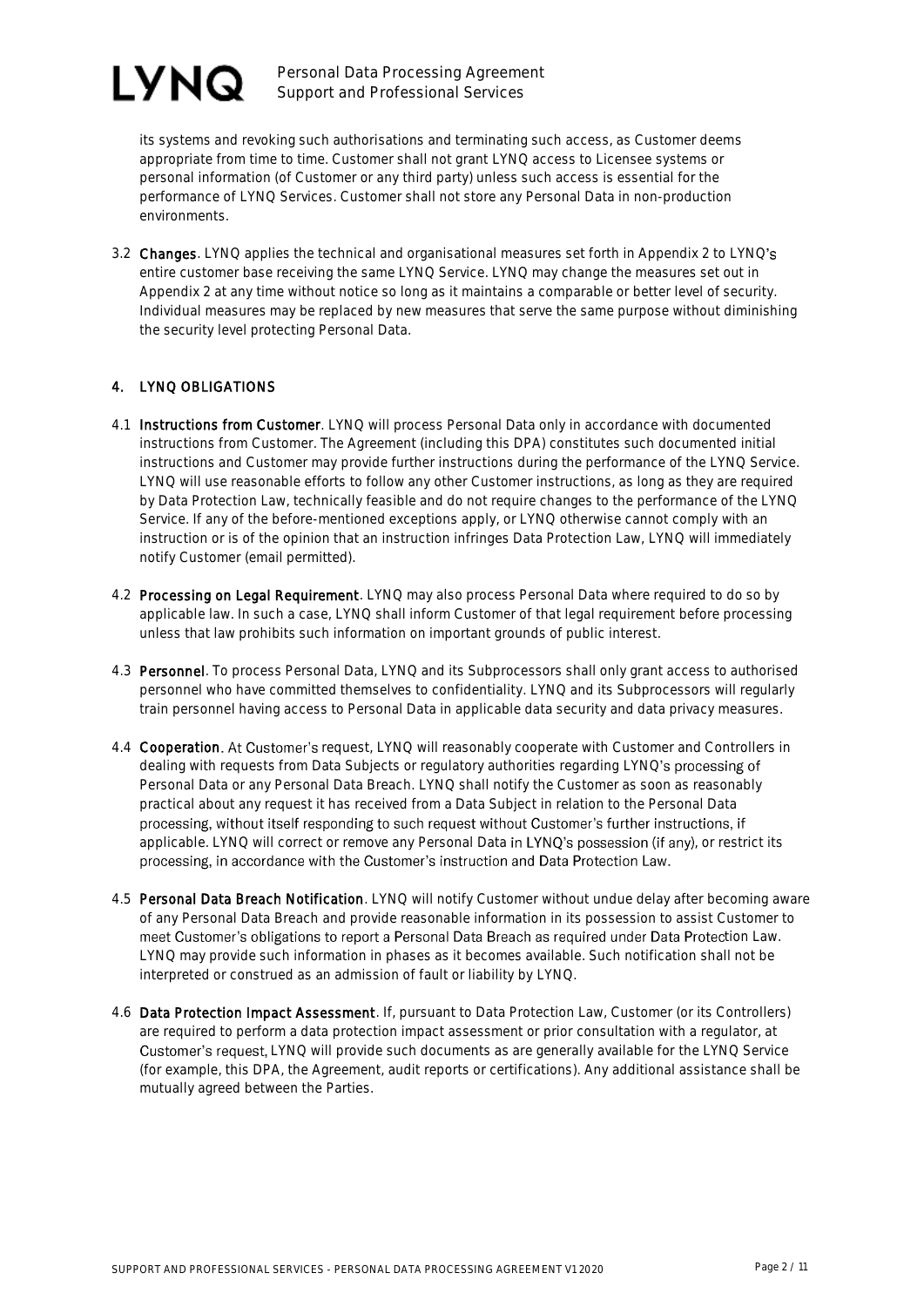## LYNQ

Personal Data Processing Agreement Support and Professional Services

### 5. DATA DELETION

Customer hereby instructs LYNQ to delete the Personal Data remaining with LYNQ (if any) within a reasonable time period in line with Data Protection Law (not to exceed six months), once Personal Data is no longer required for the execution of the Agreement, unless applicable law requires retention.

### 6. CERTIFICATIONS AND AUDITS

- 6.1 Customer Audit. Customer or its independent third party auditor reasonably acceptable to LYNQ (which shall not include any third party auditors who are either a competitor of LYNQ or not suitably qualified or independent) may audit LYNQ's service and support delivery centres and IT security practices relevant to Personal Data processed by LYNQ only if:
- (a) LYNQ has not provided sufficient evidence of its compliance with the technical and organisational measures that protect the LYNQ Service. ;
- (b) A Personal Data Breach has occurred;
- (c) An audit is formally requested by Customer's data protection authority; or
- (d) Mandatory Data Protection Law provides Customer with a direct audit right and provided that Customer shall only audit once in any twelve month period unless mandatory Data Protection Law requires more frequent audits.
- 6.2 Scope of Audit. Customer shall provide at least sixty (60) days advance notice of any audit unless mandatory Data Protection Law or a competent data protection authority requires shorter notice. The frequency, time frame and scope of any audits shall be mutually agreed between the parties acting reasonably and in good faith. Customer audits shall be limited to remote audits where possible. If an onsite audit is mandatory, it shall not exceed one business day. Beyond such restrictions, the parties will use current certifications or other audit reports to avoid or minimise repetitive audits. Customer shall provide the results of any audit to LYNQ.
- 6.3 Cost of Audits. Customer shall bear the costs of any audit unless such audit reveals a material breach by LYNQ of this DPA, then LYNQ shall bear its own expenses of an audit. If an audit determines that LYNQ has breached its obligations under the DPA, LYNQ will promptly remedy the breach at its own cost.

### 7. SUBPROCESSORS

- 7.1 Permitted Use. LYNQ is granted a general authorisation to subcontract the processing of Personal Data to Subprocessors, provided that:
- (a) LYNQ shall engage Subprocessors under a written (including in electronic form) contract consistent with the terms of this DPA in relation to the Subprocessor's processing of Personal Data. LYNQ shall be liable for any breaches by the Subprocessor in accordance with the terms of this Agreement;
- (b) LYNQ will evaluate the security, privacy and confidentiality practices of a Subprocessor prior to selection to establish that it is capable of providing the level of protection of Personal Data required by this DPA;
- (c) LYNQ's list of Subprocessors in place on the effective date of the Agreement is published by LYNQ or LYNQ will make it available to Customer upon request, including the name, address and role of each Subprocessor LYNQ uses to provide the LYNQ Service
- 7.2 New Subprocessors. LYNQ's use of Subprocessors is at its discretion, provided that: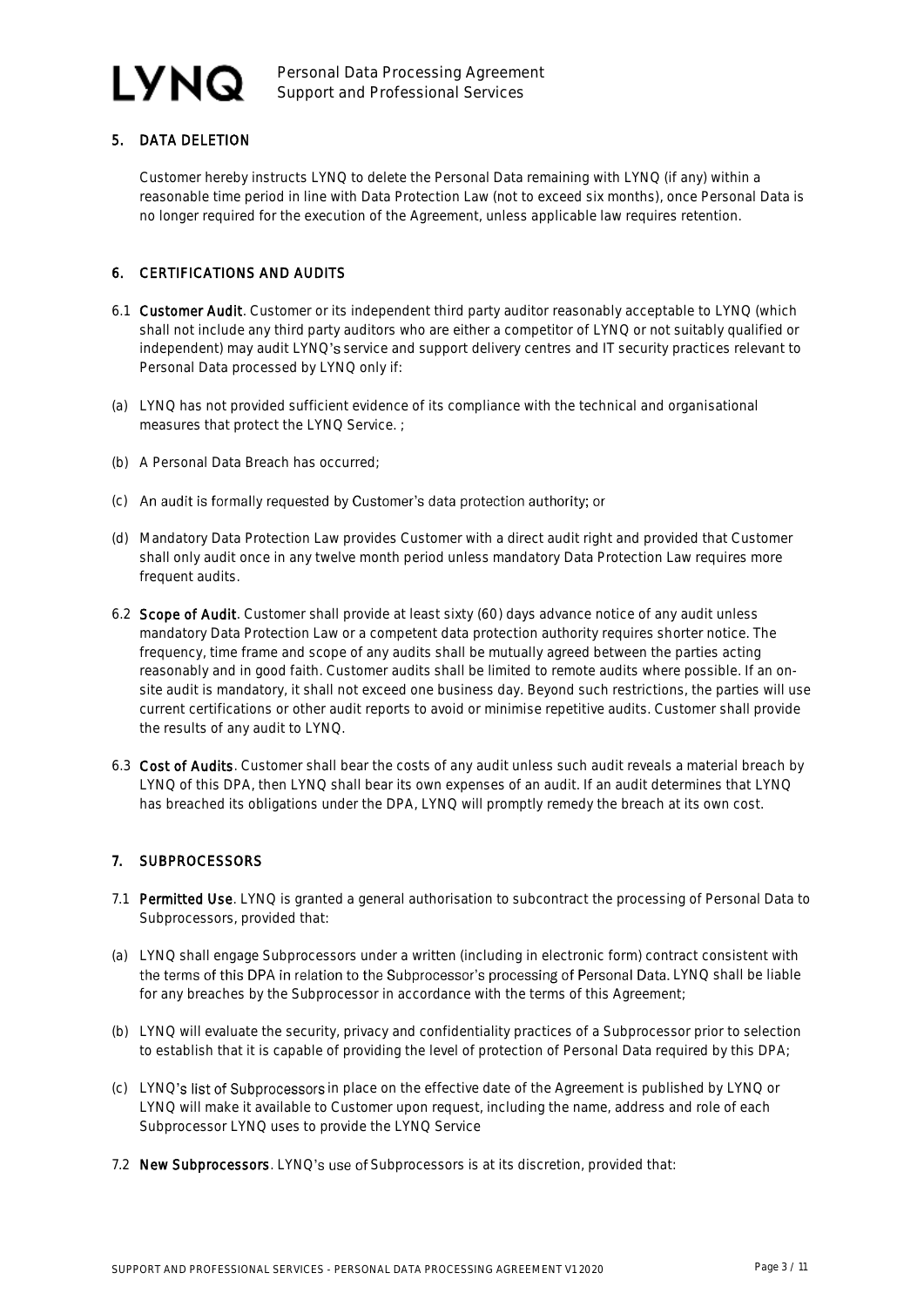### LYNQ.

Personal Data Processing Agreement Support and Professional Services

- (a) LYNQ will inform Customer in advance (by email or by posting on the support portal available through LYNQ Support) of any intended additions or replacements to the list of Subprocessors including name, address and role of the new Subprocessor; and
- (b) Customer may object to such changes as set out in Section 7.3.

### 7.3 Objections to New Subprocessors.

- (a) LYNQ Support Services: If Customer has a legitimate reason under Data Protection Law to object to the new Subprocessors' processing of Personal Data, Customer may terminate LYNQ Support Services upon written notice to LYNQ, such notice to be provided to LYNQ no later than thirty days from the date LYNQ informs the Customer of the new Subprocessor. If Customer does not provide LYNQ with a notice of termination within this thirty days period, Customer is deemed to have accepted the new Subprocessor. Within the thirty days period from the date of LYNQ informing the Customer of the new Subprocessor, Customer may request that the parties come together in good faith to discuss a resolution to the objection. Such discussions shall not extend the period for providing LYNQ a notice of termination and does not affect LYNQ's right to use the new Subprocessor(s) after the thirty days period.
- (b) LYNQ Professional Services: If Customer has a legitimate reason under Data Protection Law that relates to the Subprocessors' processing of Personal Data, Customer may object to LYNQ's use of a Subprocessor, by notifying LYNQ in writing within five business days of LYNQ's information as per Section 7.2. If Customer objects to the use of the Subprocessor, the parties will come together in good faith to discuss a resolution. LYNQ may choose to: (i) not use the Subprocessor or (ii) take the corrective steps requested by Customer in its objection and use the Subprocessor. If none of these options are reasonably possible and Customer continues to object for a legitimate reason, either party may terminate the relevant services on five days' written notice. If Customer does not object within five days of receipt of the notice, Customer is deemed to have accepted the Subprocessor. If Customer's objection remains unresolved thirty days after it was raised, and LYNQ has not received any notice of termination, Customer is deemed to have accepted the Subprocessor.
- (c) Any termination under this Section 7.3 shall be deemed to be without fault by either party and shall be subject to the terms of the Agreement.
- 7.4 Emergency Replacement. LYNQ may replace a Subprocessor without advance notice where the reason for the change is outside of LYNQ's reasonable control and prompt replacement is required for security or other urgent reasons. In this case, LYNQ will inform Customer of the replacement Subprocessor as soon as possible following its appointment. Section 7.3 applies accordingly.

### 8. INTERNATIONAL PROCESSING

- 8.1 Conditions for International Processing. LYNQ shall be entitled to process Personal Data, including by using Subprocessors, in accordance with this DPA outside the country in which the Customer is located as permitted under Data Protection Law.
- 8.2 Standard Contractual Clauses. Where (i) Personal Data of an EEA or Swiss based Controller is processed in a country outside the EEA, Switzerland and any country, organisation or territory acknowledged by the European Union as safe country with an adequate level of data protection under Art. 45 GDPR, or where (ii) Personal Data of another Controller is processed internationally and such international processing requires an adequacy means under the laws of the country of the Controller and the required adequacy means can be met by entering into Standard Contractual Clauses, then:
- (a) LYNQ and Customer enter into the Standard Contractual Clauses;
- (b) Customer enters into the Standard Contractual Clauses with each relevant Subprocessor as follows, either (i) Customer joins the Standard Contractual Clauses entered into by LYNQ and the Subprocessor as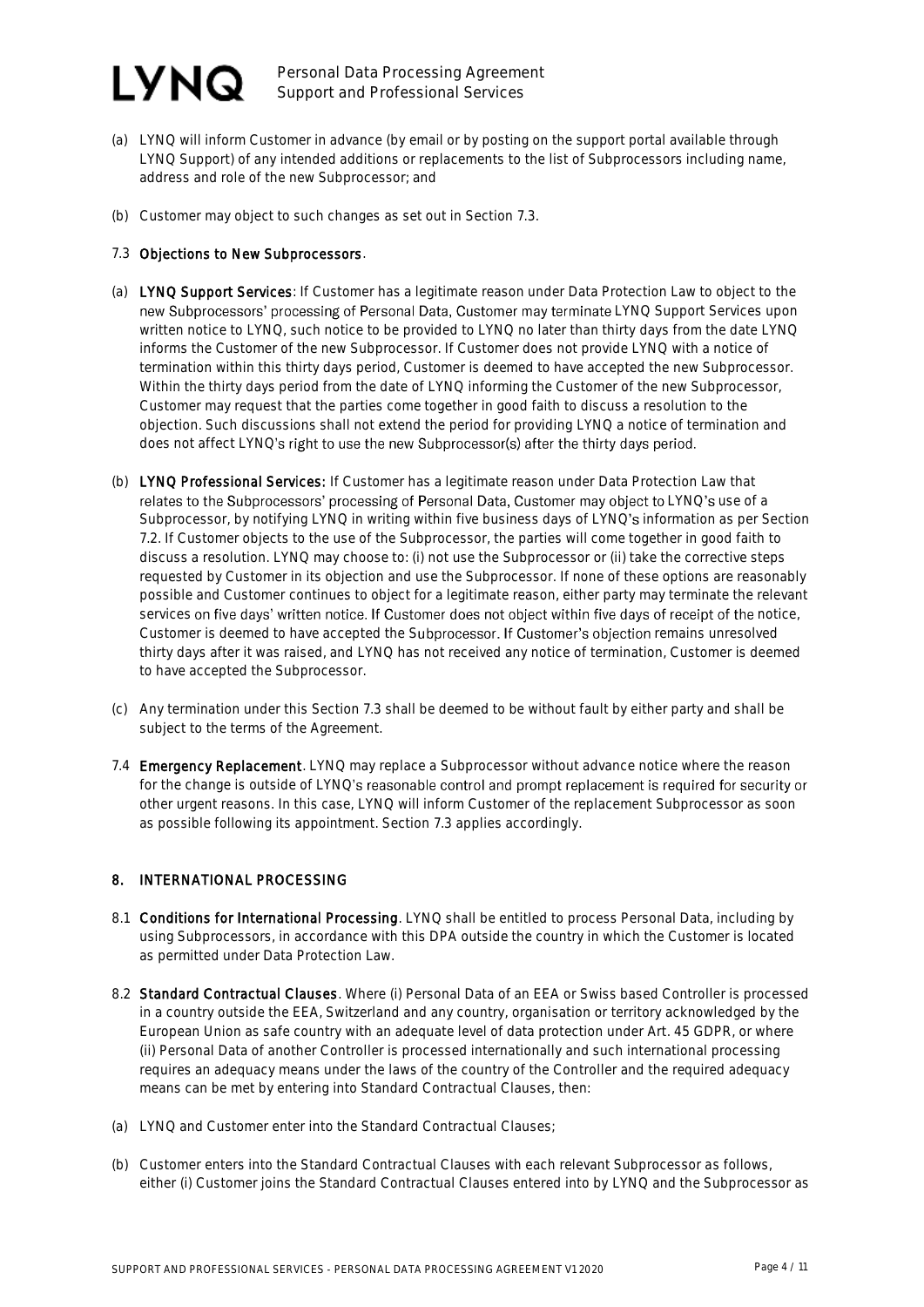

Personal Data Processing Agreement Support and Professional Services

an independent owner of rights and obligations ("Accession Model") or, (ii) the Subprocessor (represented by LYNQ) enters into the Standard Contractual Clauses with Customer ("Power of Attorney Model"). The Power of Attorney Model shall apply if and when LYNQ has expressly confirmed that a Subprocessor is eligible for it through the Subprocessor list provided under Section 7.1(c), or a notice to Customer; and/or

- (c) Other Controllers who have been authorised by Customer to include Personal Data under the Agreement may also enter into Standard Contractual Clauses with LYNQ and/or the relevant Subprocessors in the same manner as Customer in accordance with Sections 8.2 (a) and (b) above. In such case, Customer will enter into the Standard Contractual Clauses on behalf of the other Controllers.
- 8.3 Relation of the Standard Contractual Clauses to the Agreement. Nothing in the Agreement shall be construed to prevail over any conflicting clause of the Standard Contractual Clauses. For the avoidance of doubt, where this DPA further specifies audit and subprocessor rules in sections 6 and 7, such specifications also apply in relation to the Standard Contractual Clauses.
- 8.4 Governing Law of the Standard Contractual Clauses. The Standard Contractual Clauses shall be governed by the law of the country in which the relevant Controller is incorporated.

### 9. DOCUMENTATION; RECORDS OF PROCESSING

Each party is responsible for its compliance with its documentation requirements, in particular maintaining records of processing where required under Data Protection Law. Each party shall reasonably assist the other party in its documentation requirements, including providing the information the other party needs from it in a manner reasonably requested by the other party (such as using an electronic system), in order to enable the other party to comply with any obligations relating to maintaining records of processing.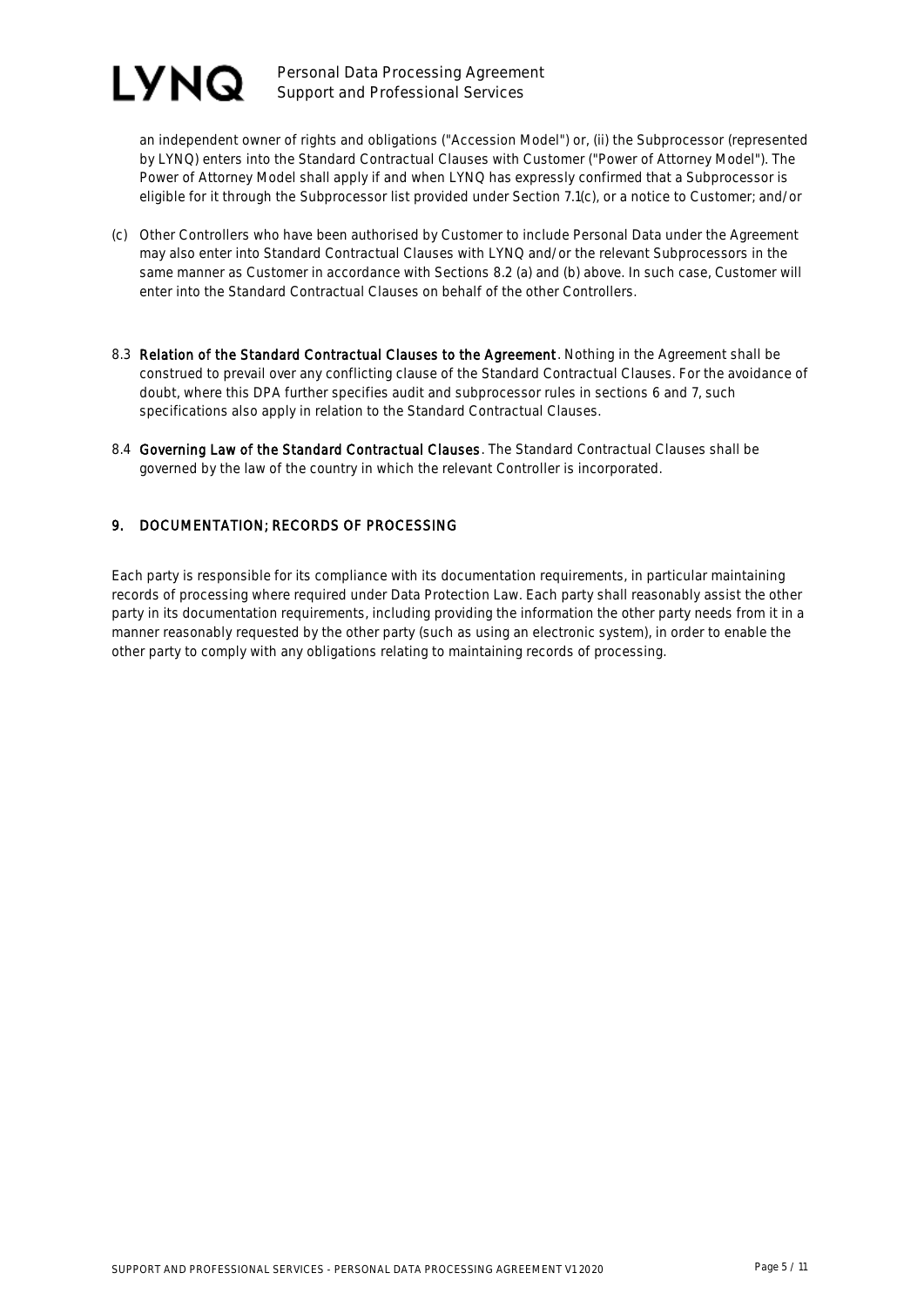# **LYNQ**

Personal Data Processing Agreement Support and Professional Services

### GLOSSARY OF TERMS

"Authorised Users" means any individual to whom Customer grants access authorisation in compliance with a LYNQ software license to use the LYNQ Service that is an employee, agent, contractor or representative of (i) the Customer, (ii) Customer's Affiliates, and/or (iii) Customer's and Customer's Affiliates' Business Partners (as defined under the Software License and Support Agreement).

"Controller" means the natural or legal person, public authority, agency or other body which, alone or jointly with others, determines the purposes and means of the processing of Personal Data; for the purposes of this DPA, where Customer acts as processor for another controller, it shall in relation to LYNQ be deemed as additional and independent Controller with the respective controller rights and obligations under this DPA.

"Data Protection Law" means the applicable legislation protecting the fundamental rights and freedoms of persons and their right to privacy with regard to the processing of Personal Data under the Agreement (and includes, as far as it concerns the relationship between the parties regarding the processing of Personal Data by LYNQ on behalf of Customer, the GDPR as a minimum standard, irrespective of whether the Personal Data is subject to GDPR or not).

"Data Subiect" means an identified or identifiable natural person as defined by Data Protection Law.

"Personal Data" means any information relating to a Data Subject which is protected under Data Protection Law. For the purposes of the DPA, it includes only personal data which is supplied to or accessed by LYNQ or its Subprocessors in order to provide the LYNQ Service under the Agreement.

"Personal Data Breach" means a confirmed (1) accidental or unlawful destruction, loss, alteration, unauthorised disclosure of or unauthorised third-party access to Personal Data or (2) similar incident involving Personal Data, in each case for which a Controller is required under Data Protection Law to provide notice to competent data protection authorities or Data Subjects.

"Professional Services" means automation services, consulting services and/or implementation services, as stated in the applicable Order Form and made a part hereof.

"Processor" means a natural or legal person, public authority, agency or other body which processes personal data on behalf of the Controller, be it directly as processor of a controller or indirectly as subprocessor of a processor which processes personal data on behalf of the controller.

"Standard Contractual Clauses" or sometimes also referred to the "EU Model Clauses" means the (Standard Contractual Clauses (processors)) or any subsequent version thereof published by the European Commission (which will automatically apply).

"Subprocessor" means third parties engaged by LYNQ, in connection with the LYNQ Service and which process Personal Data in accordance with this DPA.

"Support Services" means LYNQ's then-current support offering made available to the Licensee, as stated in the applicable Order Form and made a part hereof.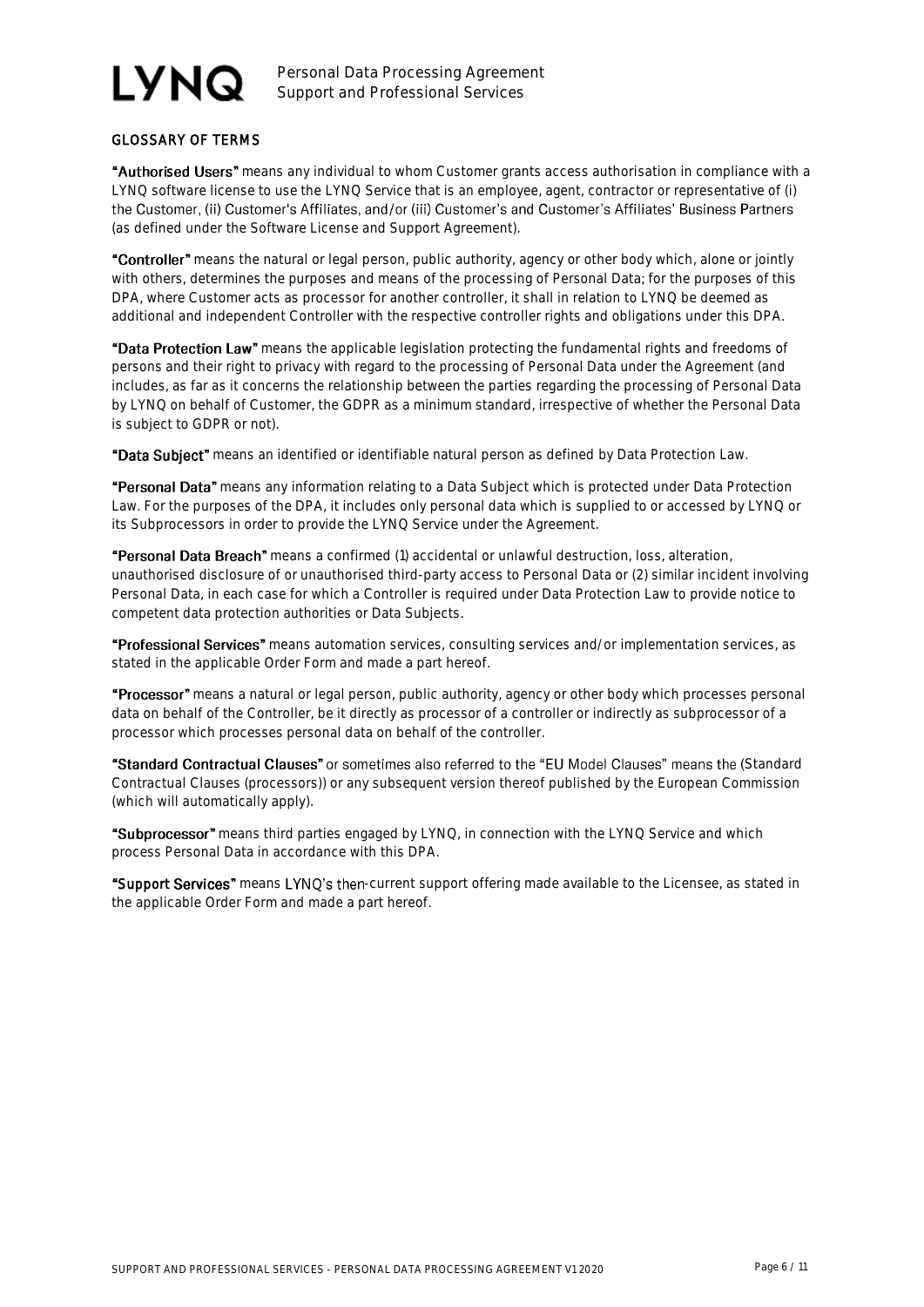# LYNQ

### **APPENDIX 1 - STANDARD CONTRACTUAL CLAUSES**

### Data Exporter

The Data Exporter is the Customer who concluded a Software License and Support Agreement and/or Services Agreement with LYNQ under which it benefits from LYNQ Service as described under the relevant agreement. The Data Exporter allows other Controllers to also use the LYNQ Service, these other Controllers are also Data Exporters.

### Data Importer

LYNQ and its Subprocessors provide the LYNQ Service as defined under the relevant Agreement concluded by the Data Exporter that includes the following LYNQ Service:

- under the Software License and Support Agreement: LYNQ and/or its Subprocessors provide support when a Customer submits a support ticket because the Software is not available or not working as expected. They answer phone calls and perform basic troubleshooting, and handles support tickets in a tracking system
- under the applicable Services Agreement for Professional Services: LYNQ and/or its Subprocessors provide Services subject to the Order Form and the applicable Service Definition

#### Data Subjects

Unless provided otherwise by the Data Exporter, transferred Personal Data relates to the following categories of Data Subjects: employees, contractors, business partners or other individuals having Personal Data transmitted to, made available or accessed by the Data Importer.

#### Data Categories

The transferred Personal Data concerns the following categories of data:

Customer determines the categories of data and/or data fields which could be transferred per LYNQ Service as stated in the relevant Agreement. The transferred Personal Data typically relates to the following categories of data: name, phone numbers, e-mail address, time zone, system access / usage / authorisation data, company name plus any application-specific data transferred by Authorised Users.

### Special Data Categories (if appropriate)

LYNQ does not anticipate any special categories of information will be submitted by the Exporter. Such special categories of data include, but may not be limited to, Personal Data with information revealing racial or ethnic origins, political opinions, religious or philosophical beliefs, trade-union membership, and the processing of data concerning an individual's health or sex life. The Data Exporter may submit special categories of data as part of performing LYNQ Services, the extent of which is determined and controlled by the data exporter in its sole discretion.

#### Processing Operations / Purposes

The transferred Personal Data is subject to the following basic processing activities:

- use of Personal Data to provide the LYNQ Service
- storage of Personal Data
- computer processing of Personal Data for data transmission
- execution of instructions of Customer in accordance with the Agreement.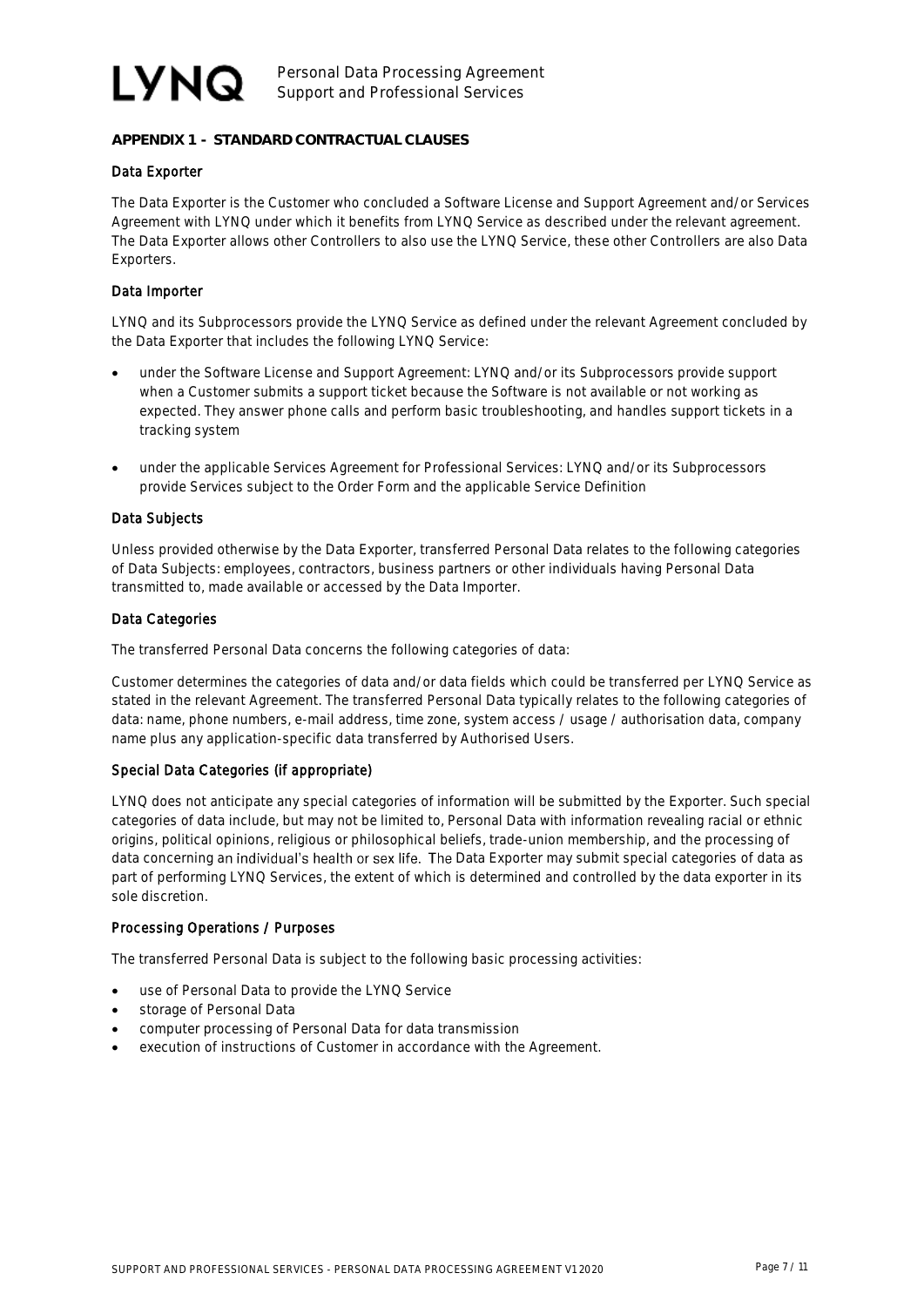## LYNQ.

Personal Data Processing Agreement Support and Professional Services

**APPENDIX 2 - TECHNICAL AND ORGANISATIONAL MEASURES**

The following sections define LYNQ's current technical and organisational measures. LYNQ may change these at any time without notice so long as it maintains a comparable or better level of security. Individual measures may be replaced by new measures that serve the same purpose without diminishing the security level protecting Personal Data.

Physical Access Control. Unauthorised persons are prevented from gaining physical access to premises, buildings or rooms where data processing systems that process and/or use Personal Data are located.

Measures:

On Premise Deployments: LYNQ and/or Subprocessors do not have physical access to Customer premises, building or rooms where the data processing systems that process and/or use Personal data are located. Physical access controls are enforced by the Customer.

Cloud Deployments: with the exception of the sub processor Microsoft Corporation, LYNQ or any other sub processor acting on their behalf, do not have physical access to premises, building or rooms where the cloud services infrastructure is located. Physical access controls are set out in Microsoft's Online Services Data Protection Addendum.

<https://www.microsoftvolumelicensing.com/DocumentSearch.aspx?Mode=3&DocumentTypeId=67>

System Access Control. Data processing systems used to provide the LYNQ Service must be prevented from being used without authorisation.

Measures:

- (a) Multiple authorisation levels are used when granting access to sensitive systems, including those storing and processing Personal Data.
- (b) All personnel access LYNQ's systems with a unique identifier (user ID).
- (c) No rights are granted without authorisation. In case personnel leaves the company, their access rights are revoked.
- (d) LYNQ's corporate network requires passwords to be changed on a regular basis and default passwords to be altered. Personalised user IDs are assigned for authentication. All passwords must fulfil defined minimum requirements and are stored in encrypted form.
- (e) LYNQ's corporate network is protected from the public network by firewalls and anti-virus software.
- (f) LYNQ uses up-to-date anti-virus software at access points to the company network (for e-mail accounts), as well as on all file servers and all workstations.
- (g) Security patch management is implemented to provide regular and periodic deployment of relevant security updates. Full remote access to the LYNQ's corporate network and critical infrastructure is protected by strong authentication.

Data Access Control. Persons entitled to use data processing systems gain access only to the Personal Data that they have a right to access, and Personal Data must not be read, copied, modified or removed without authorisation in the course of processing, use and storage.

Measures:

(a) Access to Personal Data is granted on a need-to-know basis. Personnel have access to the information that they require in order to fulfil their duty. LYNQ uses authorisation concepts that document grant processes and assigned roles per account (user ID).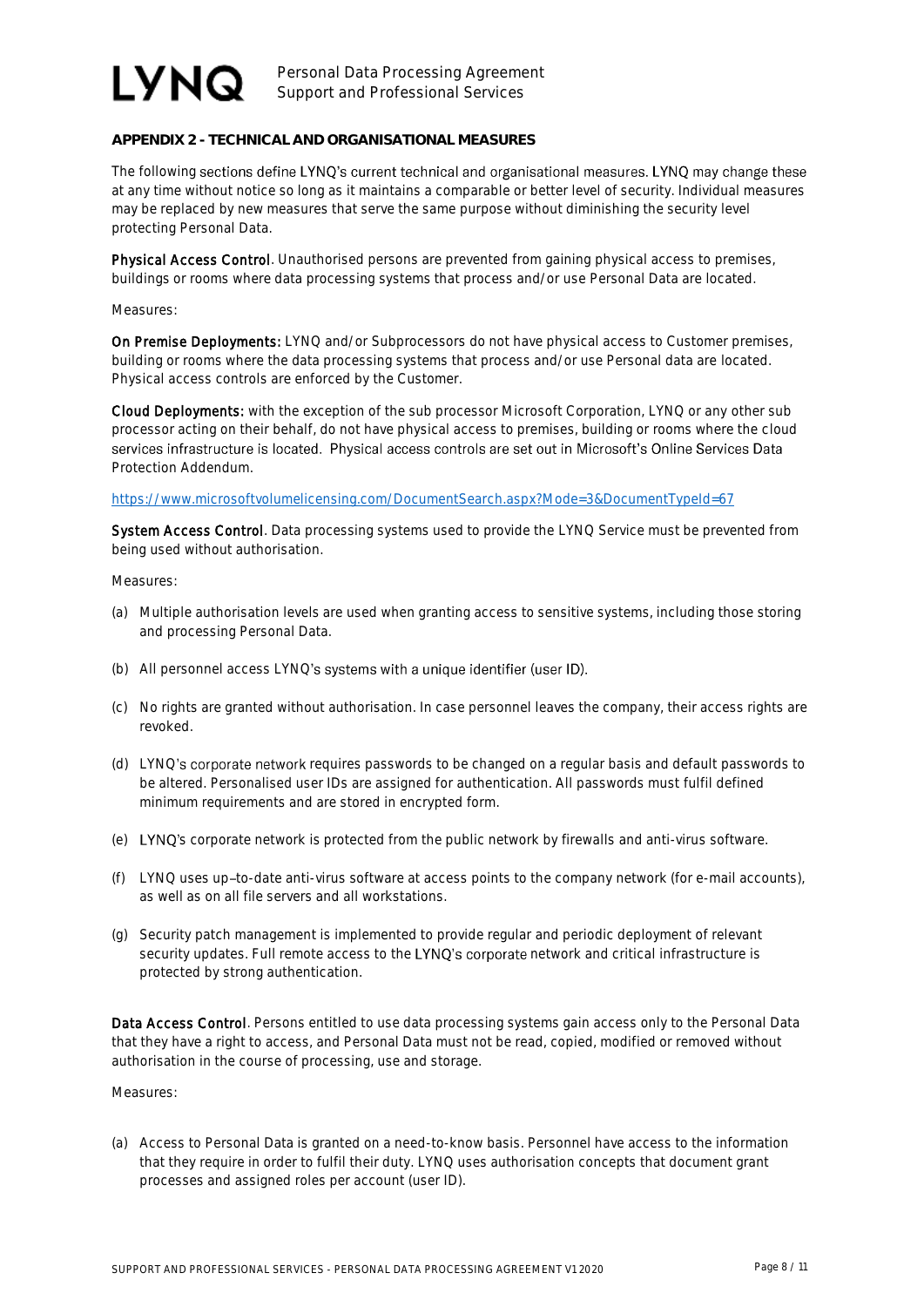

- (b) LYNQ does not allow the installation of software that has not been approved by LYNQ.
- (c) LYNQ shall promptly and in any event within ten (10) business days of the cessation LYNQ Services, delete and procure the deletion of all copies of the customer's data held by LYNQ or by any of its subprocessors.

Data Transmission Control. Except as necessary for the provision of the LYNQ Services in accordance with the Agreement, Personal Data must not be read, copied, modified or removed without authorisation during transfer.

Measures:

- (a) Personal Data in transfer over LYNQ internal networks is protected according to LYNQ Security Policy.
- (b) When data is transferred between LYNQ and its customers, the protection measures for the transferred Personal Data are mutually agreed upon and made part of the relevant agreement. This applies to both physical and network based data transfer. In any case, the Customer assumes responsibility for any data transfer once it is outside of LYNQ-controlled systems.

Data Input Control. It will be possible to retrospectively examine and establish whether and by whom Personal Data have been entered, modified or removed from LYNQ data processing systems.

Measures:

(a) LYNQ only allows authorised personnel to access Personal Data as required in the course of their duty.

Job Control. Personal Data being processed on commission (i.e., Personal Data processed on a customer's behalf) is processed solely in accordance with the Agreement and related instructions of the customer.

Measures:

- (a) LYNQ uses controls and processes to monitor compliance with contracts between LYNQ and its customers, subprocessors or other service providers.
- (b) All LYNQ employees and contractual subprocessors or other service providers are contractually bound to respect the confidentiality of all sensitive information including trade secrets of LYNQ customers and partners.

Availability Control. Personal Data will be protected against accidental or unauthorised destruction or loss.

Measures:

(a) LYNQ employs regular backup processes to provide restoration of business-critical systems as and when necessary.

Data Separation Control. Personal Data collected for different purposes can be processed separately.

Measures:

- (a) LYNQ uses appropriate technical controls to achieve Customer Data separation at all times.
- (b) Customer (including its Controllers) has access only to its own data.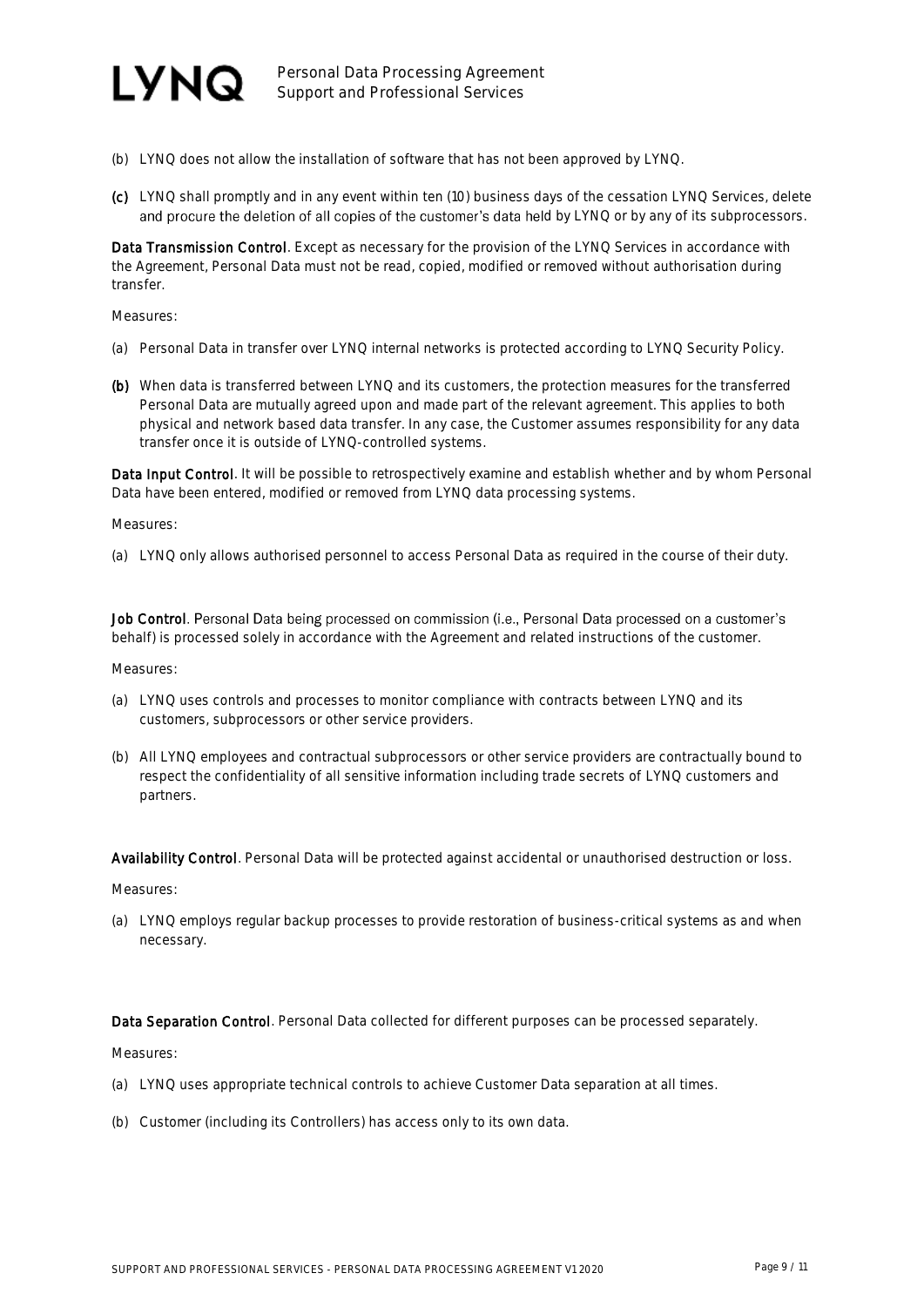

(c) If Personal Data is required to handle a support incident from Customer, the data is assigned to that particular case and used only to process that case; it is not accessed to process any other cases. This data is stored in dedicated support systems.

Data Integrity Control. Personal Data will remain intact, complete and current during processing activities.

Measures:

- (a) LYNQ has implemented a multi-layered defence strategy as a protection against unauthorised modifications.
- (b) LYNQ uses the following to implement the control and measure sections described above:
	- (i) Firewalls;
	- (ii) Antivirus software;
	- (iii) Backup and recovery.